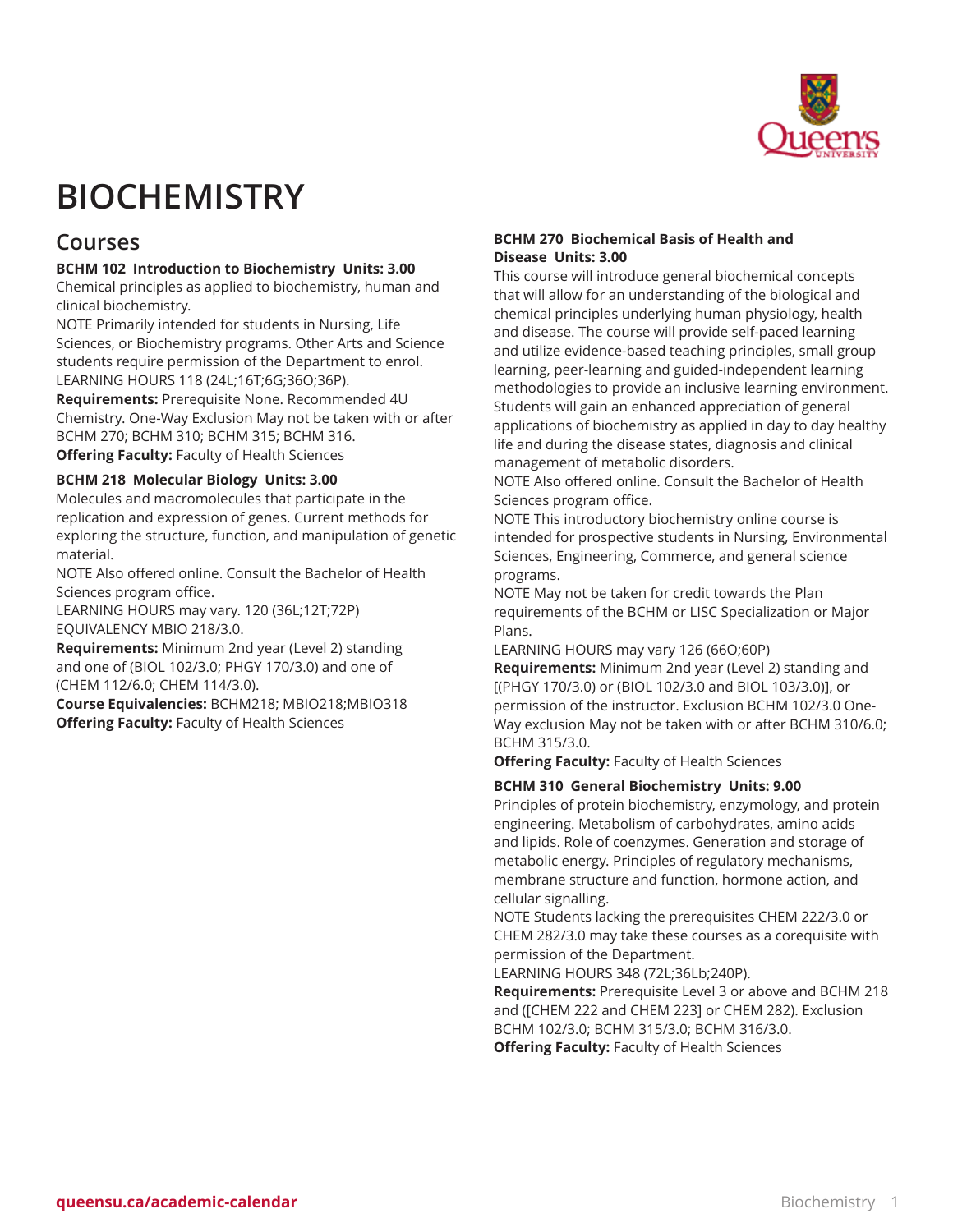

# **BCHM 313 Molecular Biochemistry Units: 3.00**

This course will provide an in depth view of the molecular mechanisms controlling how genes are organized, regulated and expressed in mammalian cells. Once you understand how proteins are made, you will learn a variety of approaches to visualize and measure proteins and enzymatic activities in mammalian cells.

NOTE If you have taken or are currently registered in BCHM 310/9.0 you may contact the department for permission to enrol.

LEARNING HOURS 120 (36L;84P).

**Requirements:** Prerequisite Level 3 or above and BCHM 315.

**Offering Faculty:** Faculty of Health Sciences

#### **BCHM 315 Proteins and Enzymes Units: 3.00**

Principles of protein biochemistry, enzymology, and protein engineering.

NOTE Students lacking the prerequisites CHEM 222 or CHEM 282 may take these courses as a corequisite with permission of the Department.

LEARNING HOURS 120 (36L;12O;72P).

**Requirements:** Prerequisite Level 3 or above and BCHM 218 and ([CHEM 222 and CHEM 223] or CHEM 282). Exclusion BCHM 102; BCHM 310.

**Offering Faculty:** Faculty of Health Sciences

# **BCHM 316 Metabolism Units: 3.00**

Metabolism of carbohydrates, amino acids and lipids. Role of coenzymes. Generation and storage of metabolic energy. Principles of regulatory mechanisms, membrane structure and function, hormone action, and cellular signalling. LEARNING HOURS 122 (36L;8O;78P)

**Requirements:** Prerequisite BCHM 315 Exclusion BCHM 102; BCHM 310

**Offering Faculty:** Faculty of Health Sciences

# **BCHM 317 Introductory Biochemistry Laboratory Units: 6.00**

Application of separation and assay techniques to the study of proteins, metabolism and molecular biology. Attendance required in both terms. Enrollment will be limited because of laboratory constraints, and selection will be based on academic standing.

LEARNING HOURS 360 (96Lb;264P)

**Requirements:** Prerequisite Reg. in a BCHM Specialization or Major Plan. Corequisite BCHM315 and BCHM316. Exclusion No more than 6.0 units from BCHM317; BCHM319. **Offering Faculty:** Faculty of Health Sciences

# **BCHM 319 Introductory Biochemistry Laboratory Units: 3.00**

Application of separation and essay techniques to the study of proteins, metabolism and molecular biology. NOTE This course is for outgoing Biochemistry Honours exchange students who are not able to obtain the equivalent of BCHM 317/6.0 when on exchange. LEARNING HOURS 180 (48Lb;132P)

**Requirements:** coreq BCHM315

**Course Equivalencies:** BCHM317B; BCHM319 **Offering Faculty:** Faculty of Health Sciences

# **BCHM 370 Genetics and Genomics Units: 3.00**

An introduction to the field of applied genomics for identifying genes underlying multi-factorial traits, diseases, and drug treatment outcomes. Basic principles of gene mapping studies will be covered in the context of recent advances in the field including statistical methods, and integrative analyses of biological datasets.

Notes: Also offered online

LEARNING HOURS may vary: 120(48O;72P)

**Requirements:** Minimum 3rd year (Level 3) standing and one of (BCHM 218/3.0; BCHM 270/3.0) or permission of the instructor. . Exclusion BIOL 331/3.0.

**Offering Faculty:** Faculty of Health Sciences

# **BCHM 410 Protein Structure and Function Units: 3.00**

This course presents an integrated approach to the study of protein function. Topics include proteomic techniques, mass spectrometry, protein purification, imaging, surface plasmon resonance, calorimetry, bioinformatics and protein evolution, protein modifications and processing, interpretation and applications of 3-D structure, and structure-function relationships.

NOTE Offered jointly with BMED 810/3.0. Students in a LISC or BMCO Plan should contact the Department regarding prerequisites and permission to register.

**Requirements:** Prerequisite Level 4 and registration in a BCHM Specialization or Major Plan) and (a GPA of 2.50 in BCHM218; BCHM313; BCHM315; BCHM316, BCHM317). **Offering Faculty:** Faculty of Health Sciences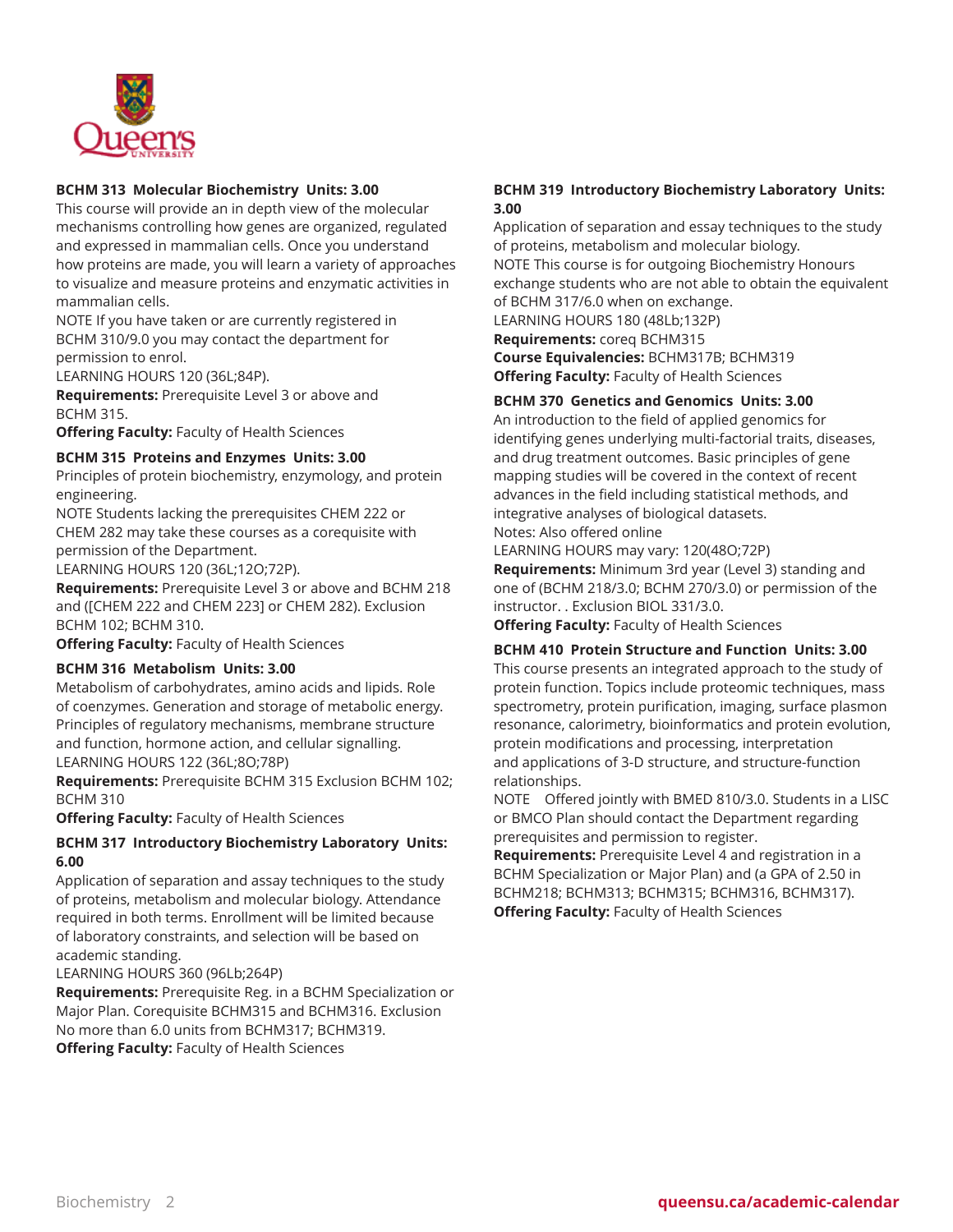

#### **BCHM 411 Advanced Molecular Biology Units: 3.00**

This course concentrates on the molecular biology of mammalian models particularly mechanisms involved in human diseases. The human genome project, forensic analysis, DNA diagnostics of human diseases, models of transcriptional and growth regulation and cancer, DNA repair, RNA processing and translation are all discussed. Emphasis on recent findings and course materials will be drawn from current reviews.

NOTE Offered jointly with BMED 811/3.0. Students in a LISC or BMCO Plan should contact the Department regarding prerequisites and permission to register.

LEARNING HOURS 120 (36L;84P)

**Requirements:** Prerequisite Level 4 and registration in a BCHM Specialization or Major Plan) and (a GPA of 2.50 in BCHM218; BCHM313; BCHM315; BCHM316, BCHM317). **Offering Faculty:** Faculty of Health Sciences

#### **BCHM 421 Advanced Biochemistry Laboratory I Units: 6.00**

Biochemical research techniques with emphasis on nucleic acids, protein structure and function, regulation of gene expression and metabolic control processes.

NOTE 6.0-unit course offered in the Fall Term.

**Requirements:** PREREQUISITE Level 4 and registration in a BCHM Specialization Plan and (a GPA of 2.9 in BCHM 218/3.0; BCHM 313/3.0; BCHM 315/3.0; BCHM 316/3.0; BCHM 317/6.0)

**Offering Faculty:** Faculty of Health Sciences

#### **BCHM 422 Advanced Biochem Lab II Units: 6.00**

An independent research project by each student in one of the departmental research labs. Evaluation is based on oral presentation, lab performance and a thesis.

NOTE 6.0-unit course offered in the Fall Term.

**Requirements:** PREREQUISITE Level 4 and registration in a BCHM Specialization Plan and (a GPA of 2.9 in BCHM 218/3.0; BCHM 313/3.0; BCHM 315/3.0; BCHM 316/3.0; BCHM 317/6.0)

**Offering Faculty:** Faculty of Health Sciences

**BCHM 431 Biochem Regulatory Mechanisms Units: 3.00 Requirements:** BCHM310 OR (BCHM315 AND BCHM316) OR (BCHM315 AND BCHM317)

**Offering Faculty:** Faculty of Health Sciences

# **BCHM 432 The Molecular Basis of Cellular Function Units: 3.00**

Principles of regulatory mechanisms; regulation of cellular function and growth by oncogenes, growth factors, isoprenoids and steroid hormones. Receptors, second messengers and protein phosphorylation. Correlation of cell ultrastructure with biochemical function. Description of the components, assembly, metabolism and evolution of cellular structures are described.

NOTE Offered jointly with BMED 832/3.0. Students in a LISC Plan should contact the Department regarding prerequisites and permission to register.

LEARNING HOURS 120 (30L;6G;84P)

**Requirements:** Prerequisite Level 4 and registration in a BCHM Specialization or Major Plan) and (a GPA of 2.50 in BCHM218; BCHM313; BCHM315; BCHM316, BCHM317). **Offering Faculty:** Faculty of Health Sciences

**BCHM 433 Biochemistry Of The Cell Units: 3.00 Requirements:** BCHM310 OR (BCHM315 AND BCHM316) OR (BCHM315 AND BCHM317)

**Offering Faculty:** Faculty of Health Sciences

# **BCHM 441 Current Topics in Biochemistry Units: 3.00**

Tutorials, assignments and demonstrations in important subjects in biochemistry emphasizing topics of broad interest. Particular emphasis will be paid to the applications of biochemical knowledge and new technologies. NOTE Students in the BCHM Specialization Plan registered in BCHM 421 and BCHM 422 will not be allowed to register in BCHM 441; Students in the LISC Specialization Plan registered in one of ANAT 499, CANC 499, EPID 499, LISC 499, MICR 455, MICR 499, NSCI 499, PATH 499, PHAR 499or PHGY 499 will not

be allowed to register in BCHM 441. LEARNING HOURS 120 (21L;9S;3G;3Oc;84P).

**Requirements:** Prerequisite Level 4 or above and registration in a BCHM Major Plan and (a GPA of 2.5 in BCHM 218; BCHM 313; BCHM 315; BCHM 316; BCHM 317). **Offering Faculty:** Faculty of Health Sciences

# **BCHM 442 Seminars in Biochemistry Units: 3.00**

Seminars, assignments and demonstrations focused on important subjects in biochemistry, emphasizing the scientific pipeline, from discovery to commercialization. Particular emphasis will be placed on applications of biochemical knowledge and new technologies.

NOTE Students in the BCHM Major Plan registered in BCHM 441/3.0 will not be allowed to register in BCHM 442/3.0.

LEARNING HOURS 120 (18S;18G;84P)

**Requirements:** Prerequisites Level 4 and registration in a BCHM Specialization Plan and (a GPA of 2.7 in BCHM 218, BCHM313, BCHM315, BCHM316, BCHM317). **Offering Faculty:** Faculty of Health Sciences